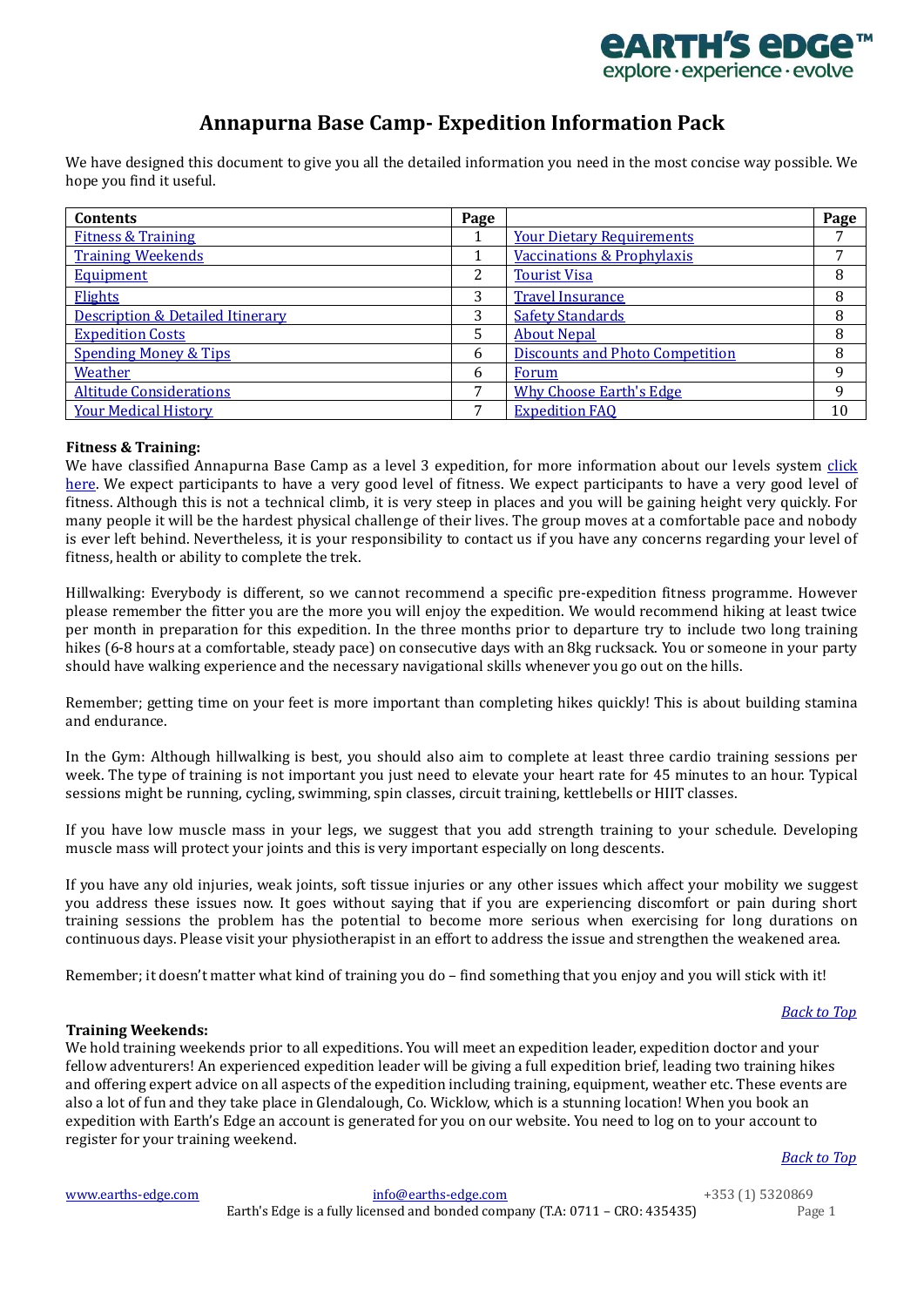# *<u>EARTH'S EDGE</u>* explore · experience · evolve

# **Equipment:**

You are responsible for having the necessary personal equipment you need for this trek. If you are buying any new equipment for this expedition such as a rucksack, boots, base layers etc., be sure to use it before departure. All gear should be well broken in to avoid blisters and chafing! When you sign up to an Earth's Edge expedition you are entitled to a loyalty card with our equipment partner; Great Outdoors. Great Outdoors has an excellent range of expedition equipment, very knowledgeable staff and is 100% Irish owned. The loyalty card entitles you to a 15% discount until the day your expedition departs and 10% discount thereafter. To apply for a loyalty card please forward your confirmation email and your postal address to [web@greatoutdoors.ie](mailto:web@greatoutdoors.ie) and they will send you a loyalty card. You can also take a copy of the email into their George's Street Store and they will generate a loyalty card for you while you wait. Allow 10 minutes for this. *[Back to Top](#page-0-3)*

|                                                                                                          | <u>риск го п</u> |
|----------------------------------------------------------------------------------------------------------|------------------|
| <b>EQUIPMENT CHECKLIST</b>                                                                               |                  |
| Walking boots. If you are buying new boots for this trip please ensure they are well broken in before    |                  |
| departure. Few things will make you more miserable during the trek than blisters.                        |                  |
| Runners or sandals (to wear in transit & around camp).                                                   |                  |
| Mid-weight hiking socks x 3. At least three pairs, some people choose to bring a pair of socks for each  |                  |
| day of trekking.                                                                                         |                  |
| Underwear, we recommend you bring enough so you are comfortable at all times. Synthetic rather           |                  |
| than cotton underwear is advisable.                                                                      |                  |
| Shorts x 1 (knee length or below).                                                                       |                  |
| Lightweight trousers x 1.                                                                                |                  |
| Synthetic/wool/silk long johns (for night time use and summit night).                                    |                  |
| Waterproof trousers (N.B. make sure the trousers have zips to the knee at least).                        |                  |
| Long sleeve base layers x 2 (silk, wool, or synthetic).                                                  |                  |
| Short sleeve base layer x 2 (as above).                                                                  |                  |
| Mid weight fleece x 2.                                                                                   |                  |
| A down jacket. It must be heavy weight with a hood (at least 600 grams in weight).                       |                  |
| Waterproof jacket.                                                                                       |                  |
| Waterproof poncho.                                                                                       |                  |
| A fleece hat to wear in the mornings and evenings.                                                       |                  |
| A balaclava/a buff.                                                                                      |                  |
| Sunglasses (category 3).                                                                                 |                  |
| A sun hat with a wide brim to cover the face and neck.                                                   |                  |
| A pair of lightweight wool or synthetic liner gloves.                                                    |                  |
| A pair of down mitts.                                                                                    |                  |
| Walking poles.                                                                                           |                  |
| Rucksack: This is a small rucksack (30 to 35 litres) to carry the equipment you will need while          |                  |
| trekking such as your camera, spare jacket, waterproof jacket, water bottle and packed lunch.            |                  |
| Duffel bag (90 litres) or large rucksack to carry your equipment while trekking. We recommend you        |                  |
| use something strong and sturdy as this bag will be carried by the support team.                         |                  |
| Dry bags (If either your day bag or duffel bag don't have sufficient waterproofing and to separate       |                  |
| your equipment in your bags).                                                                            |                  |
| Water bottles and water bladder. You must have the capacity to carry three litres of water while         |                  |
| walking.                                                                                                 |                  |
| A warm sleeping bag (comfort rating of -10°C or lower).                                                  |                  |
| Suncream at least factor 30.                                                                             |                  |
| SPF lip balm.                                                                                            |                  |
| Insect repellent, deet based products are best.                                                          |                  |
| Hand sanitiser. You need to have enough supplies for the duration of your expedition.                    |                  |
| Toiletries. N.B as little as possible, if you are travelling with friends try to share toiletries. * Wet |                  |
| wipes and a nail brush are very useful.                                                                  |                  |
| Personal first aid kit. You need to have enough supplies for the duration of your expedition. We         |                  |
| recommend you carry the following:                                                                       |                  |
| Rehydration salts                                                                                        |                  |
| Plasters                                                                                                 |                  |
|                                                                                                          |                  |
| Compeed<br>Paracetamol                                                                                   |                  |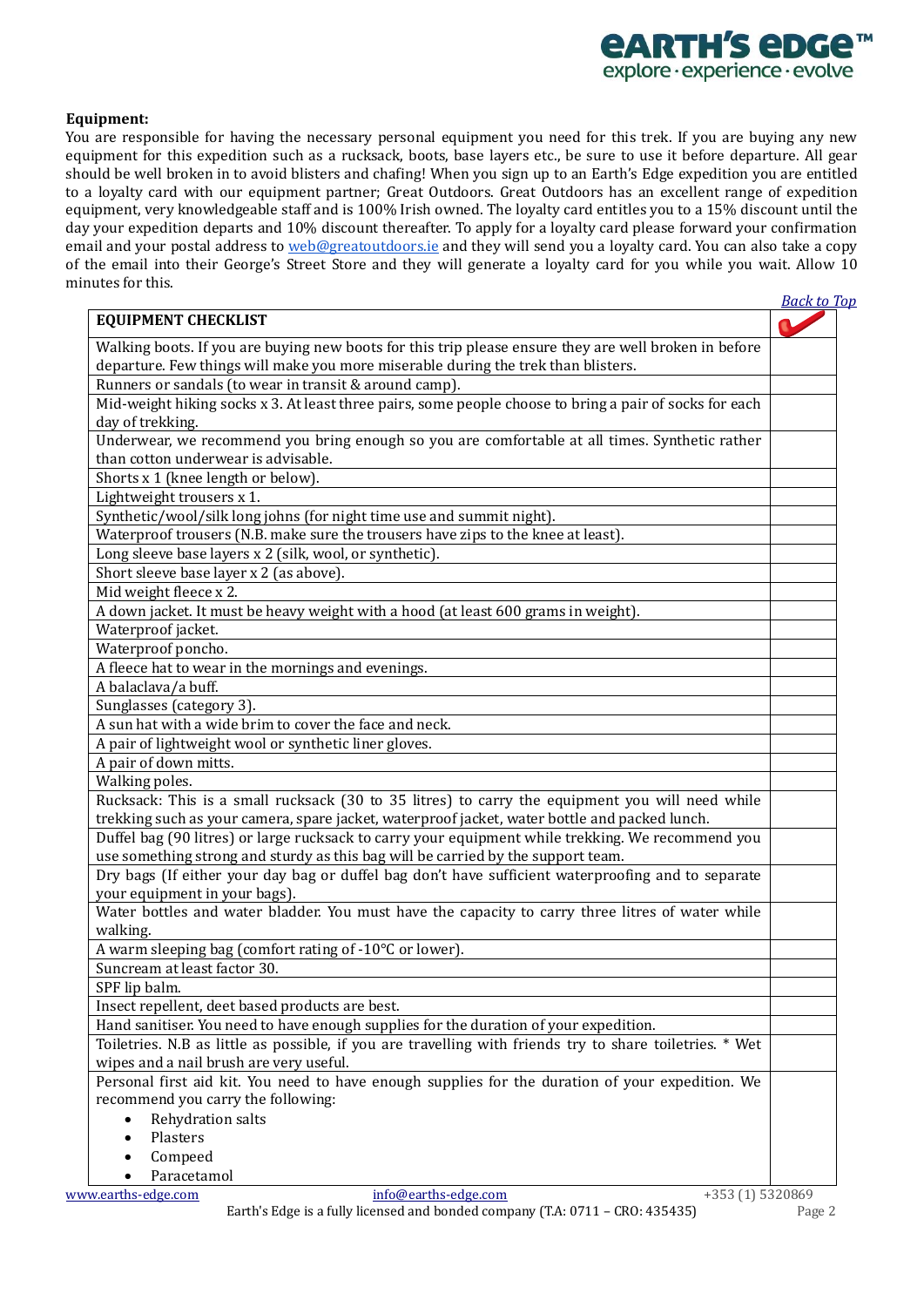

| Ibuprofen<br>$\bullet$                                                                                 |  |
|--------------------------------------------------------------------------------------------------------|--|
| Buscopan<br>$\bullet$                                                                                  |  |
| Throat lozenges<br>$\bullet$                                                                           |  |
| Nasal spray<br>$\bullet$                                                                               |  |
| Decongestant such as Sudafed<br>$\bullet$                                                              |  |
| Antibiotics suitable to treat traveller's diarrhoea                                                    |  |
| Azithromycin or something with similar coverage would be the most suitable antibiotic, please          |  |
| consult your doctor for up-to-date advice. The expedition medic will have a full medical kit to        |  |
| deal with issues of a more serious nature.                                                             |  |
| Personal medication. Please carry any medication you are currently taking on a regular basis such      |  |
| as:                                                                                                    |  |
| Asthma inhalers<br>$\bullet$                                                                           |  |
| Nutritional supplements<br>$\bullet$                                                                   |  |
| Blood pressure tablets<br>$\bullet$                                                                    |  |
| If you suffer or have suffered from any skin condition, bring appropriate creams such as:              |  |
| Canesten                                                                                               |  |
| Zovirax<br>$\bullet$                                                                                   |  |
| Anusol<br>$\bullet$                                                                                    |  |
| Hydrocortisone 1%<br>$\bullet$                                                                         |  |
| Small towel for washing.                                                                               |  |
| Personal snacks; although sufficient food is supplied throughout the trek you need to bring your own   |  |
| supply of high energy snacks for the expedition. Bring snacks you enjoy eating such as sweets,         |  |
| energy bars & chocolate.                                                                               |  |
| Headtorch with spare batteries.                                                                        |  |
| A spare set of clothes to wear after you finish the expedition.                                        |  |
| A photocopy of your travel insurance and passport.                                                     |  |
| Your vaccination booklet.                                                                              |  |
| <b>OPTIONAL ITEMS</b>                                                                                  |  |
| Diamox (tablet form not capsules); if you have decided to take it. For more information about          |  |
| Diamox its uses and side effects please refer to the information on AMS and Diamox in this             |  |
| document.                                                                                              |  |
| We ensure that all drinking water provided to you is treated correctly but you may still wish to bring |  |
| your own personal supply of tablets/drops for water purification such as iodine or chlorine.           |  |
| Powdered fruit juice can be used to disguise the taste of the purification.                            |  |
| A sleeping bag liner (This is not essential but it helps to keep your sleeping bag clean and adds an   |  |
| extra season).                                                                                         |  |
| Power adaptor - Plug type C is used in Nepal.                                                          |  |
| Ear plugs.                                                                                             |  |
| For glasses/contact wearers we advise bringing both glasses & contact lenses. Daily disposable         |  |
| lenses rather than monthlies are highly recommended.                                                   |  |
| A camera.                                                                                              |  |
| A book and/or writing paper.                                                                           |  |
| Hand warmer sachets.                                                                                   |  |

# <span id="page-2-1"></span><span id="page-2-0"></span>**Flights:**

For those that book a flight inclusive package with us, we will send the flight details via e-mail approximately two months prior to departure. We will also include information on the baggage allowance and packing instructions. For those that book a land only package please consult us prior to booking your flights. It is important you are on time for the trek briefing on the first day.

#### *[Back to Top](#page-0-3)*

*[Back to Top](#page-0-3)*

# **Description & Detailed Itinerary:**

Our 16-day itinerary includes 10 days of trekking. We begin our adventure in Pokhara, a city which was only accessible by foot until the 1960s. It lies on an old trading route between India and China and has become one of Nepal's main cities, it is said to be the tourism capital of the country! We spend our first day there preparing for the trail to come, relaxing and soaking up the bustling atmosphere of the city.

| www.earths-edge.com | info@earths-edge.com                                                          | +353 (1) 5320869 |
|---------------------|-------------------------------------------------------------------------------|------------------|
|                     | Earth's Edge is a fully licensed and bonded company (T.A: 0711 – CRO: 435435) | Page 3           |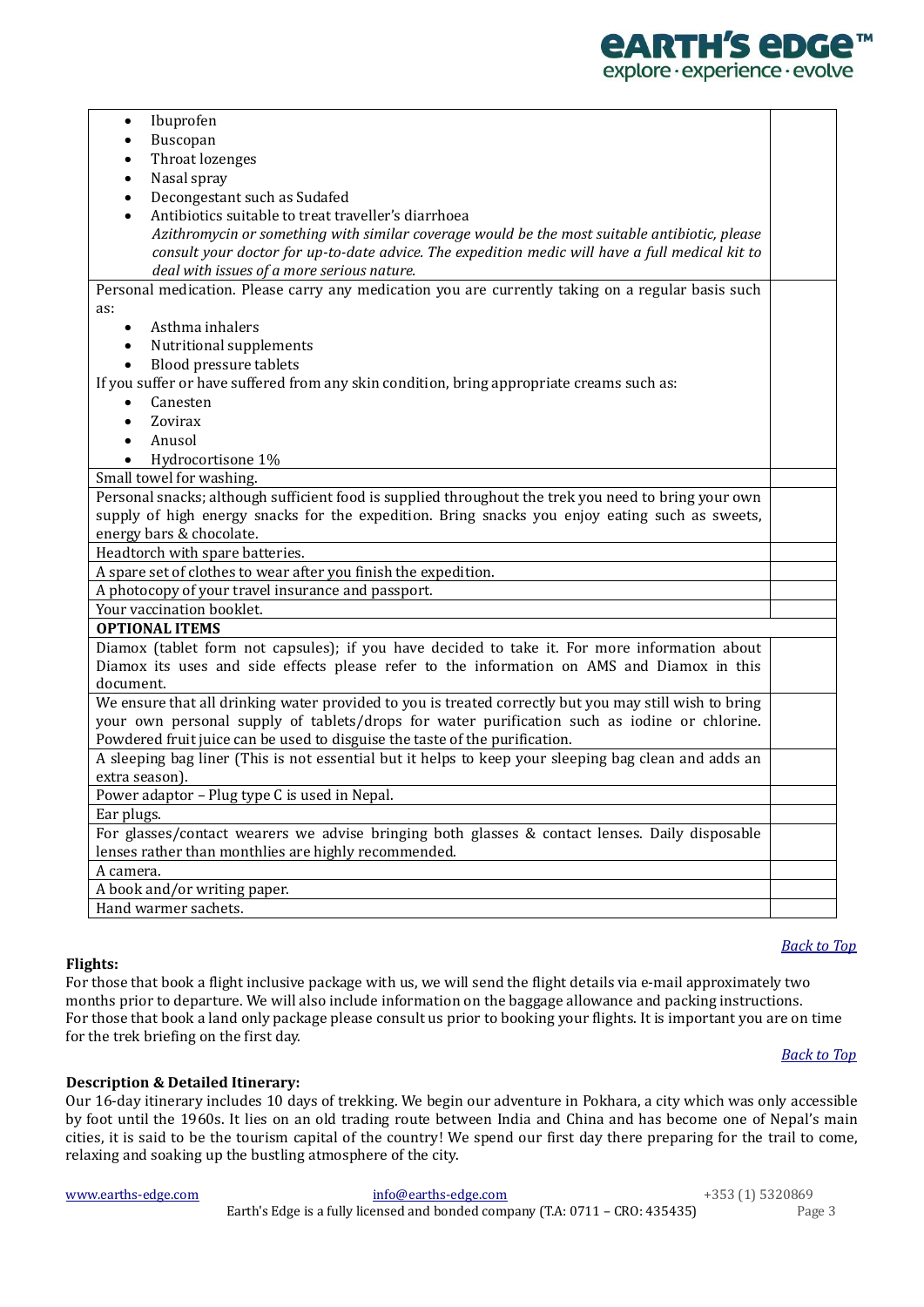

We follow a stunningly beautiful route to Annapurna Base Camp. Our first days on the trail are spent meandering through lush alpine forest, following the river and passing many beautiful waterfalls. We will also take time each day to stop in the picturesque villages along the trail and enjoy a refreshing cup of chai while we rest our legs and observe the traditional Nepalese way of life around us. We stay in small locally run tea houses each night where our hosts are always waiting with a warm stove and a hot meal!

The night we spend in Annapurna Base Camp (4,130m) is undoubtedly the highlight of the trek. We arrive into camp early in the afternoon and spend the remainder of the day relaxing in our picturesque surroundings and taking plenty of photos! We rise early the next morning to watch the sun come up and fill the amphitheatre of giant peaks that surround us.

After returning to Pokhara and completing our trek we spend some time in Kathmandu – the country's capital city and its largest. It is the centre of Nepal's economy, history, art and culture. There is so much to see and do and the busy city is a thrilling contrast to the sedate pace of our quiet mountain life on the trail.

We are the only company in the world who send an International guide and doctor on our Annapurna Base Camp expeditions while keeping group sizes sustainably small. Sending an international guide and doctor on all our Annapurna Base Camp expeditions allows us to deliver an unrivalled level of safety and service for each and every one of our clients. Having smaller group sizes allows us to minimise our environmental impact and foster a stronger team dynamic.

# **Day 1: Depart Dublin.**

Depart Dublin for Kathmandu. Overnight flight.

# **Day 2: Arrive in Kathmandu.**

Arrive in Kathmandu. Overnight hotel.

# **Day 3: Fly Kathmandu to Pokhara, 30 mins.**

In the early morning we take the short flight to Pokhara. Upon arrival we are greeted with a stunning Himalayan vista including Dhaulagiri (8,167m), Manaslu (8,163m) and Machhapuchhare (6,993m). A short bus journey takes us to our hotel close to Pokhara lakeside. We will spend the afternoon on our final preparations, which will include organising our equipment and permits and receiving a full expedition brief. We will also take time to enjoy the Pokhara shops and restaurants which boast fantastic views of Phewa Tal Lake. Overnight hotel.

# **Day 4: Pokhara to Nayapul to Ulleri, 7 hrs.**

In the early morning we travel by bus to the trail head at Nayapul. The first part of the trek is very serene as we pass through beautiful forest and irrigated fields, pausing to admire some waterfalls along the way. After we cross the Bhurundi Khola River and Tirkendhunga, we ascend Ulleri Hill with its seemingly endless number of steps. The village is located on top of the hill. Overnight tea house. Altitude 2,050m.

# **Day 5: Ulleri to Ghorepani Upper, 6 hrs.**

As soon as we start walking today we are rewarded with spectacular views of Annapurna South (7,219m). We pass waterfalls, small villages and suspension bridges to reach Ghorepani. We spend the night at the higher end of the village which gives us panoramic views of the mountains including Annapurna South and Dhaulagiri. Overnight tea house. Altitude 2,750m.

# **Day 6: Ghorepani to Tadapani via Poon Hill, 8 hrs.**

We rise early to trek to Poon Hill (3,210m) in time to see the sunrise over the mighty Himalayas. This famous view point offers one of the best views of the Himalayas including the Annapurna and Dhaulagiri ranges; Mustang and Pokhara. After taking plenty of photos we descend back to Ghorepani for breakfast. We then follow the trail all the way to Tadapani Village, walking alongside rivers and through forest. There may be a chance of seeing a monkey or two so keep your eyes peeled! Overnight tea house. Altitude 2,700m.

# **Day 7: Tadapani to Chhumrong, 5 hrs.**

Today is another great day on the trail as we begin to settle into the rhythm of mountain life. The trail first descends through a large rhododendron forest and opens out into colourful terraced fields and then on to a suspension bridge. After crossing the bridge we tackle a steep ascent which gradually eases off to a gentle climb into Chhumrong. A shorter day means we can spend some of the afternoon in the local German bakery gorging on coffee and cake! Overnight tea house. Altitude 2,170m.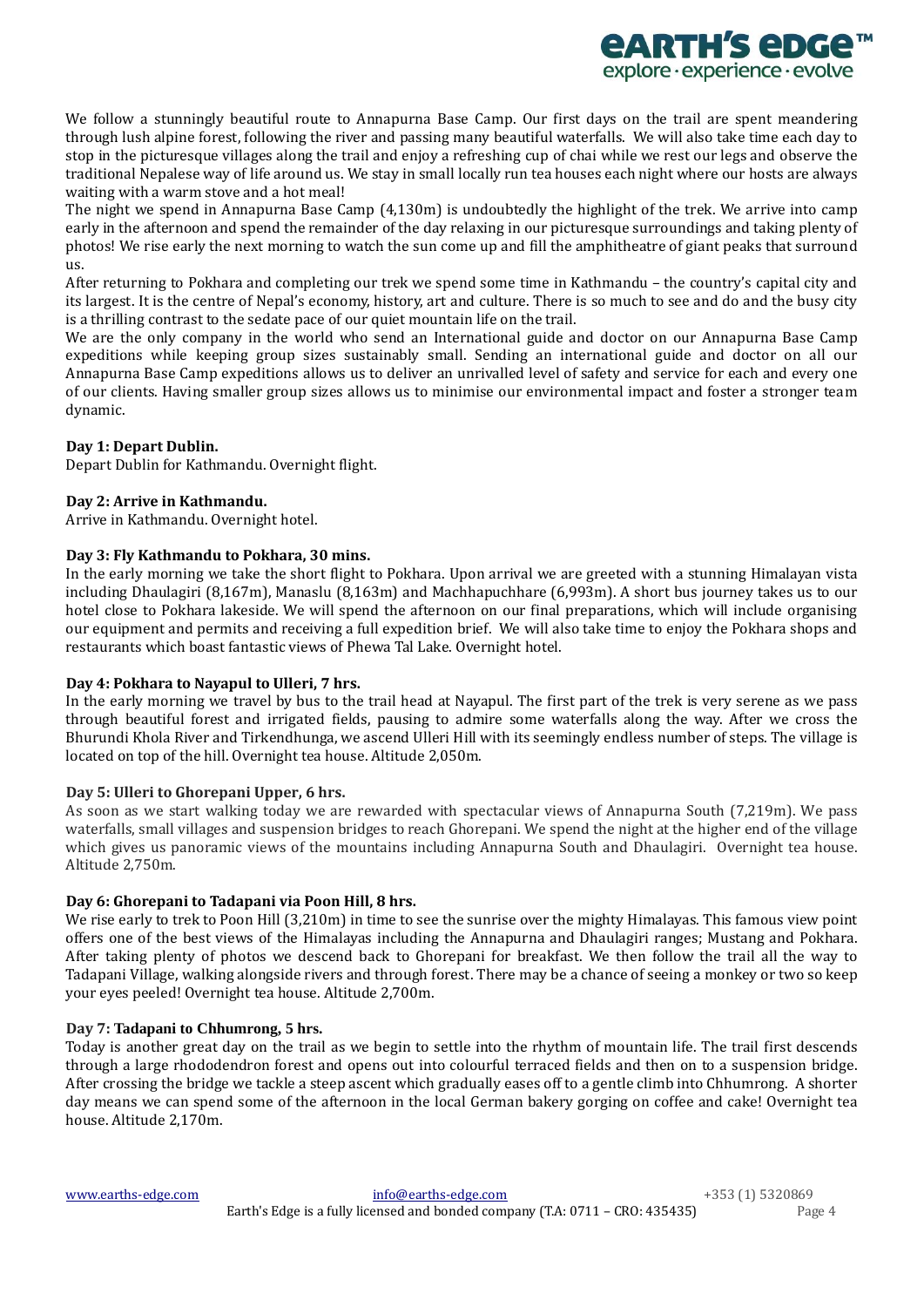

#### **Day 8: Chhumrong to Bamboo, 6 hrs.**

We leave Chhumrong and descend the steep steps to the Chhumrong Khola River where we cross a beautiful suspension bridge spanning the river. From there the trail climbs to Sinuwa and through a forest to reach Kuldihar. We have now entered the steep sided valley which leads up to Annapurna Base Camp. We are treated to fantastic views of Fish Tail Mountain, waterfalls and steep mountain walls. From Kuldihar it is a short descent down to Bamboo. Overnight tea house. Altitude 2,310m.

## **Day 9: Bamboo to Deurali, 6 hrs.**

Today we gradually ascend over 900m to Deurali. The first part of the trail takes us through bamboo forest before opening out into pastures which offer great views of the big snow topped mountains. We then ascend to the Hinku cave, a famous shelter and landmark for climbers. From the cave the trail descends to a river before slightly climbing to Deurali. Overnight tea house. Altitude 3,230m.

### **Day 10: Deurali to Annapurna Base Camp, 6 hrs.**

Today is a special day with some of the best views on the trek. The trail climbs steadily from Deurali to Machhapurchre Base Camp (3,700m). Today we can enjoy fantastic views of Hiunchuli (6,441m), Annapurna South (7,219m), Annapurna I (8,091m), Annapurna III (7,555m), Gandharva Chuli (6,248m) and Gangapurna (7,545m). From Machhapurchre Base Camp we continue to Annapurna Base Camp, which is truly a majestic place to be, with its stunning views and rich climbing history. Our early arrival for lunch ensures lots of time for capturing our stunning surroundings on camera. Overnight tea house. Altitude 4,130m.

### **Day 11: Annapurna Base Camp to Dovan, 7 hrs.**

An early rise to watch the sun come up over the range of mountains is recommended. After having breakfast in Annapurna Base Camp we retrace our steps back to Dovan which is situated before Bamboo. Dropping nearly 800m we notice a big difference in the amount of oxygen in the air! Overnight tea house. Altitude 2,505m.

### **Day 12: Dovan to Jhinu Danda, 8 hrs.**

A bitter sweet day of trekking with two good ascents! The first set of steps is just after Bamboo and the second set brings us back to Chhumrong. The views are spectacular and the trail brings us to the bustling little village of Jhinu Danda which is full of colour and atmosphere. Overnight tea house. Altitude 1,760m.

#### **Day 13: Jhinu Danda to Siwal, 4 hrs. Drive to Pokhara.**

Our last day on the trail is an easy one as we walk through beautiful hilly countryside to reach the finishing point of our trek at Siwal. We meet our private bus which takes us along an interesting dirt road to Nayapul where we have some lunch. From Nayapul we continue by bus back to Pokhara where we can explore the city or relax. Overnight hotel.

# **Day 14: Fly Pokhara to Kathmandu.**

We fly back to Kathmandu in the morning and check into our hotel. We then have some free time for resting and exploring the surrounding area. In the evening we enjoy a celebratory meal in one of Kathmandu's best restaurants. Overnight hotel.

#### **Day 15: Kathmandu to Dublin.**

Enjoy a free morning in Kathmandu for some exploration and shopping. In the evening we depart for Dublin. Overnight flight.

#### **Day 16: Arrive in Dublin.**

Arrive back in Dublin in the morning. Expedition ends.

*[Back to Top](#page-0-3)*

<span id="page-4-0"></span>

| <b>Expedition Costs:</b>                                 | <b>Euro</b>   | <b>Sterling</b> | <b>Dollar</b> |
|----------------------------------------------------------|---------------|-----------------|---------------|
| Total costs excluding international flights. (Land only) | €2,549 E2,199 |                 | \$2,829       |
| Total costs including international flights from Dublin. | $€3,299$      |                 | ۰.            |

A deposit of €399/£399/\$399 is taken at the time of booking and the final balance is due two months prior to departure. Prices in Dollar and Sterling were accurate at the time of writing. For up to date prices based on today's exchange rate please visit our website.

## **Expedition Costs Include:**

• International flights from Dublin to Kathmandu return economy class.

| www.earths-edge.com_ | info@earths-edge.com                                                          | +353 (1) 5320869 |
|----------------------|-------------------------------------------------------------------------------|------------------|
|                      | Earth's Edge is a fully licensed and bonded company (T.A: 0711 – CRO: 435435) | Page 5           |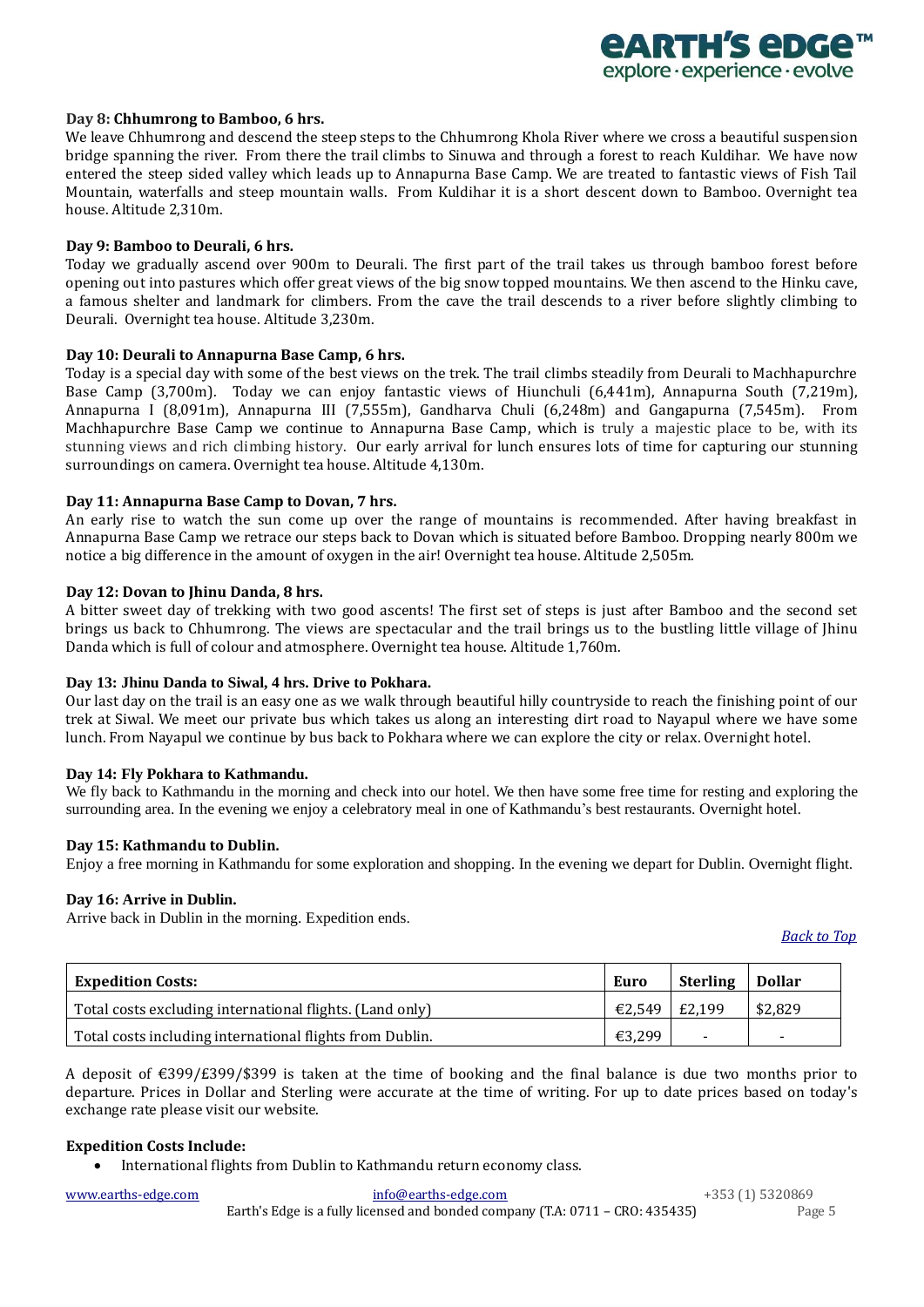

- Internal flights in Nepal.
- Experienced Irish/UK expedition leader.
- Experienced Irish/UK expedition doctor.
- Training Weekend.
- Local English speaking guides, local cooks and support team.
- All accommodation based on twin sharing in hotels in Kathmandu & Pokhara. On the trek you will be staying in teahouses where the room configuration is a mixture of twin rooms and dormitories.
- All meals and drinking water are included except in Kathmandu & Pokhara where accommodation is based on B&B.
- A celebratory dinner at the end of the expedition.
- All transport throughout the expedition.
- All group gear consisting of first aid kits, mountaineering equipment, cooking equipment etc.
- An Earth's Edge bandana for all participants.

## **Expedition Costs Exclude:**

- Personal travel insurance.
- Medical vaccinations.
- Tourist visas.
- Personal equipment.
- Personal spending and tips.
- Expenses of a personal nature like laundry, phone calls, alcohol, excess baggage charges and any costs arising out of unforeseen circumstances such as bad weather, landslides, road conditions and any other circumstances beyond our control.

### <span id="page-5-0"></span>**Spending Money & Tips:**

We recommend that you bring US \$300 in cash and a debit/credit card with you to Nepal. There are ATMs throughout Kathmandu where you can withdraw cash using your card. If you intend on using your card on the trek, we recommend notifying your bank that you will be abroad and possibly using your card. On the trek, it is best to have some Rupees as it is difficult to get change for foreign currency when buying small items. It is possible to convert US Dollars to Nepalese Rupees in or near our Kathmandu hotel. Our recommended tip for Everest Base Camp is US \$150, please give your tip to the Earth's Edge Expedition Leader and they will distribute the tip among all local staff. The recommended spending amount above includes the tip for the local staff. In the unlikely event that flights to or from Lukla are cancelled due to inclement weather, additional spending money may be required. The domestic airline will aim to get us on the next available flight when weather conditions are favourable, either later the same day or on one of the following days. We visit this region when the weather is most favourable but please be aware there can be bad weather during the trekking season from time to time. In some cases, the weather may be too bad for planes to fly but helicopters can operate, as they can fly in less favourable conditions. Should it be required, the cost of helicopter hire must be covered by you as changes due to weather are outside the control of Earth's Edge and as per our booking conditions, we don't cover costs associated with changes outside our control (Force Majeure). The cost of helicopter hire is not fixed but should cost in the region of \$80 - \$300 per person per flight. Whilst on the trail, wifi and hot showers are available in some tea houses at a cost of approx US\$5 each. Drinking water is provided by Earth's Edge on each day of the trek, this water is filtered and treated with purification tablets. If you wish to change the flavour of the water it is recommended to use electrolyte tablets/sachets or add concentrated flavour drink.

#### <span id="page-5-1"></span>**Weather:**

Temperatures on the expedition may vary from 10 to 30 degrees during the day and -10 to 10 degrees at night. It's best to be prepared for lower temperatures due to wind chill or the weather turning bad. Usually the days are hot and the nights are cold. You should be ready for inclement weather at all times as the weather can change rather quickly at high altitude. For accurate weather information please review these two websites; Mountain Forecasts[: www.mountain-forecast.com](http://www.mountain-forecast.com/) 

Norwegian Meteorological Institute[: www.yr.no](http://www.yr.no/)

#### <span id="page-5-2"></span>**Altitude Considerations:**

The human body is quite capable of adapting to a very wide range of barometric pressures and there is plenty of oxygen even at the highest point of this expedition. However, the process of adaptation or acclimatisation does take time and the most important rule is to gain height slowly. Keeping well hydrated is also a huge factor in avoiding AMS (Acute Mountain Sickness). You will be encouraged to drink at least three litres of water per day. Five litres per day is ideal.

[www.earths-edge.com](http://www.earths-edge.com/) [info@earths-edge.com](mailto:info@earths-edge.com) +353 (1) 5320869 Earth's Edge is a fully licensed and bonded company (T.A: 0711 – CRO: 435435) Page 6

# *[Back to Top](#page-0-3)*

*[Back to Top](#page-0-3)*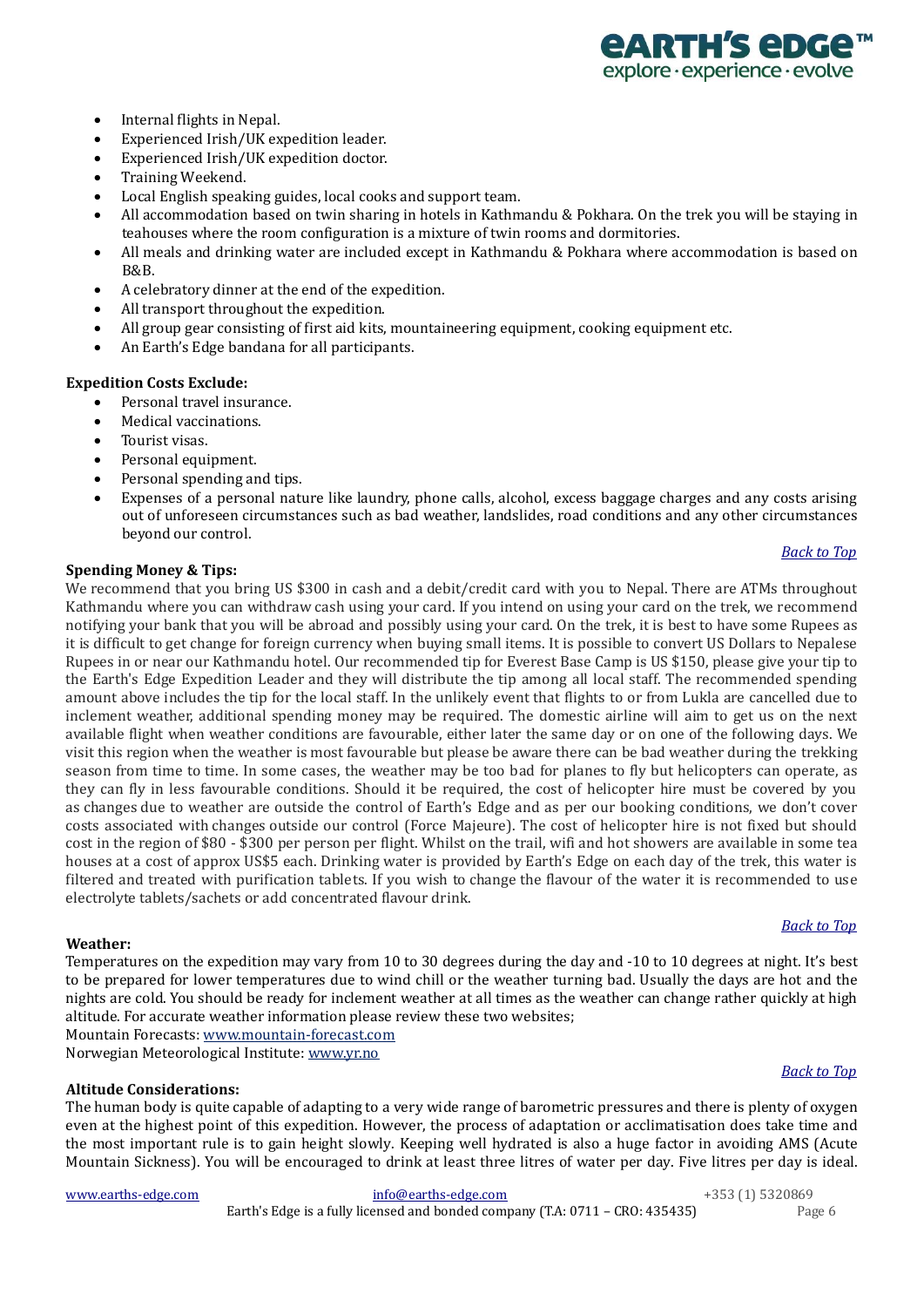You should eat well, snack regularly between meals and do not under any circumstances try to diet on this expedition. This will keep your energy levels high throughout the expedition. Although frustrating at times, remember to keep your walking pace slow and steady which will in turn have the same effect on your heart rate. It is those who can set and maintain the correct pace on the approach days that are strongest at higher elevations.

AMS is brought on by lower oxygen levels at higher altitudes. Symptoms include breathlessness, headache, poor sleep, nausea & dizziness. AMS is treated simply by not ascending to higher elevations or in more severe cases descending to lower elevations, where in most cases the symptoms are quickly relieved. This itinerary has been designed to minimise the chances of you experiencing altitude sickness. Our staff are highly experienced in these matters and will be able to give you good advice to help minimise any temporary discomfort that you might experience. Please note it is common for most people to experience mild headaches at higher elevations. Always keep your guide informed on how you are feeling.

At high altitude, and especially in dry conditions, it is essential you protect your airway. This means walking with a bandana covering your mouth and nose, often in hot weather, or when you are breathing heavily. Getting used to covering your airway while walking takes some time, so you should practice prior to departure.

Diamox (Acetazolamide) is a carbonic anhydrase inhibitor. In simple terms Diamox causes the kidneys to excrete more bicarbonate which causes the blood to become more acidic. Acidifying the blood stimulates ventilation, which increases the amount of oxygen in the blood which reduces the chances of getting AMS. We recommend all participants especially those who have had AMS in the past to take Diamox prophylactically (as a preventative) on this expedition, starting on the first day of trekking. Current guidelines suggest 125 mg twice per day (in tablet form not capsules). You should try taking Diamox for two days at some stage prior to departing Ireland to ensure you don't suffer any of the more serious side effects. Numbness and tingly fingers and toes are common but in some cases users can suffer from nausea, vomiting or diarrhoea. If you experience any of the latter three side-effects we would advise against using Diamox. Always consult and follow the advice of your own doctor about Diamox or any other medication.

# <span id="page-6-3"></span>**Your Medical History:**

When you book an expedition with Earth's Edge an account is generated for you on our website. You will receive login details for your account via email at the time of booking. You need to log on to your account and complete your medical declaration. Once you login, click on required information to access your medical declaration. It is for your own safety that we require you to disclose as much detail about your medical history as possible. The information you supply is treated with the strictest confidence. We will do our best to accommodate everyone on this expedition, but we do reserve the right to refuse participation if we feel your safety or that of the group may be compromised. All participants on Earth's Edge expeditions are required to have a consent form completed by their own doctor. We recommend you do this at the same time you see your doctor for travel vaccines (if required). The Doctor's Consent Form can be downloaded from your Earth's Edge account.

# <span id="page-6-0"></span>**Your Dietary Requirements:**

We will try our best to cater for those with dietary restrictions. If you have any dietary restrictions, please declare them when completing your medical declaration on your Earth's Edge account. You will receive login details for your account via email at the time of booking. You need to log on to your account and complete your medical declaration. Once you login, click on required information to access your medical declaration. We will organise for you to have a suitable meal on your flight where meals are supplied by the airline. It is not possible for us to source specialist gluten or dairy free products locally. We will endeavour to provide suitable alternative carbohydrates, for example potatoes or rice rather than bread. If you want to have specialist food like gluten free bread and pasta or lactose free milk you will need to bring them with you on the expedition.

# <span id="page-6-1"></span>**Vaccinations & Prophylaxis:**

We are not qualified to answer all your questions about travel health directly. We recommend consulting your GP or The Travel Health Clinic [\(www.travelhealth.ie\)](http://www.travelhealth.ie/) for the most up-to-date medical advice. You will find Vaccination and Prophylaxis Advice for this destination on your Earth's Edge account. When you book an expedition with Earth's Edge an account is generated for you on our website. You will receive login details for your account via email at the time of booking.

# <span id="page-6-2"></span>**Tourist Visa:**

[www.earths-edge.com](http://www.earths-edge.com/) [info@earths-edge.com](mailto:info@earths-edge.com) +353 (1) 5320869 At the time of writing, EU passport holders were able to obtain a tourist visa upon arrival in Nepal. The visa fee is approximately US \$25 payable in cash upon arrival. You must have at least two free pages in your passport and ensure that your passport is valid for at least six months after you return to Ireland.

Earth's Edge is a fully licensed and bonded company (T.A: 0711 – CRO: 435435) Page 7

# *[Back to Top](#page-0-3)*

*[Back to](#page-0-3) Top*

# *[Back to Top](#page-0-3)*

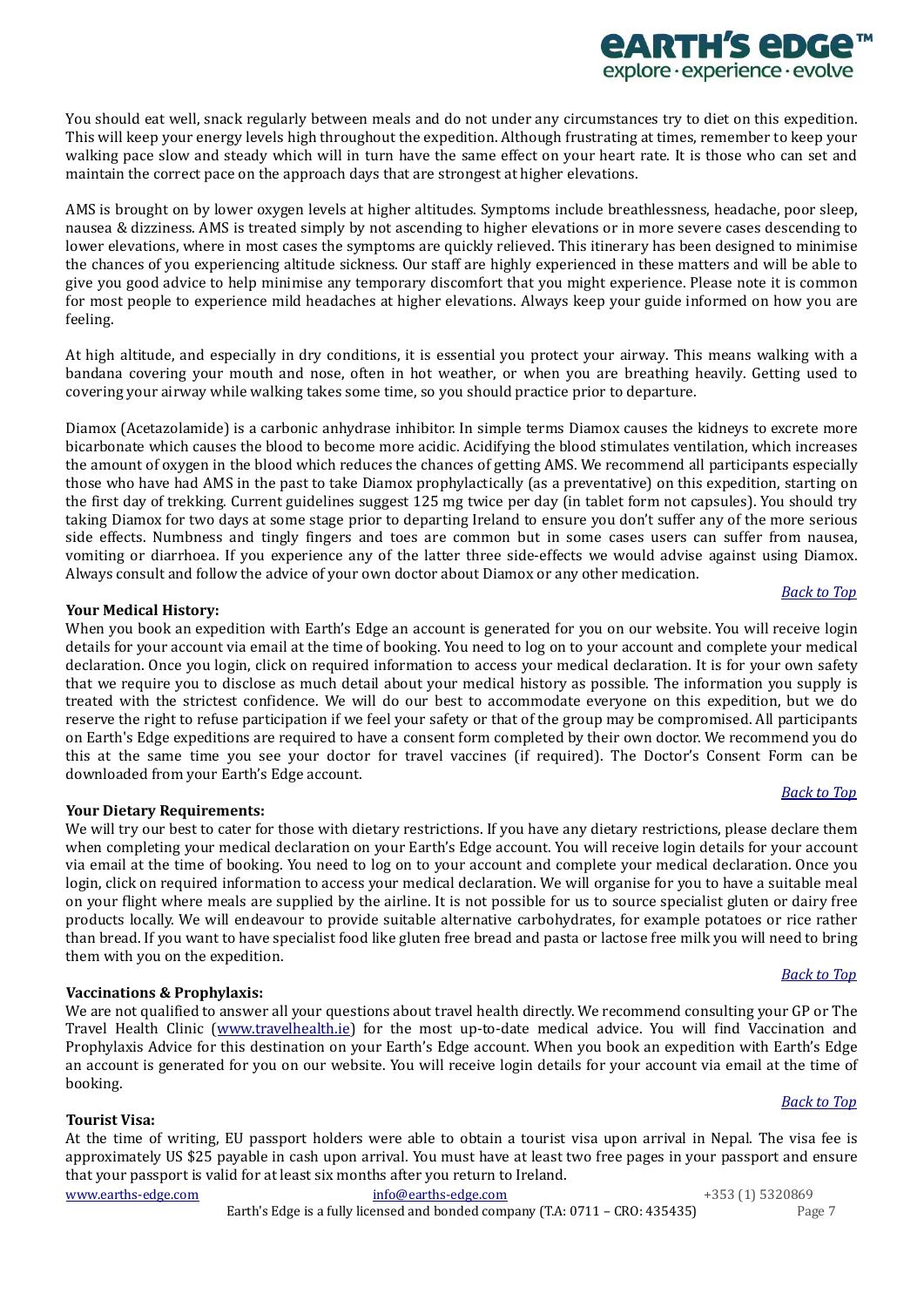#### <span id="page-7-0"></span>**Travel Insurance:**

It is your responsibility to ensure that you have sufficient personal travel insurance for this expedition. Your policy must provide cover for; a) medical injury or sickness b) trekking up to 4,130 metres (c) helicopter evacuation in an emergency situation, and d) repatriation to country of residence. You must declare any pre-existing medical conditions to your insurers and ensure you receive written confirmation that any pre-existing medical conditions are fully insured. We advise you to obtain travel insurance as soon as you book, that will cover you for unforeseeable circumstances such as illness or injury that might result in you not being able to take part in your expedition. We recommend Trailfinders for your travel insurance requirements as their policies cover a, b, c & d as above and include cancellation cover. To obtain travel insurance with Trailfinders go to <www.trailfinders.ie/insurance> or call their travel insurance phone line +353 1 702 9102.

#### <span id="page-7-1"></span>**Safety Standards:**

<span id="page-7-2"></span>**About Nepal:**

At Earth's Edge your safety is our priority. Your expedition leader is very experienced in the mountains and in international travel. All our expedition medics are qualified doctors with a keen interest in adventure travel and in expedition medicine. We use local guides, cooks, drivers and support staff of the highest standard. We employ local staff based on their qualifications, experience and references. Our doctor will have an extensive medical kit with them but please carry a basic first aid kit yourself too (as detailed in the equipment list). Always listen to your expedition leader and follow their instructions.

We advise all participants to do their own research on local laws and customs before travelling to Nepal. Up to date travel advice can be found on the DFA website: [www.dfa.ie/travel/travel-advice/a-z-list-of-countries/nepal/](http://www.dfa.ie/travel/travel-advice/a-z-list-of-countries/nepal/) .

Poor personal hygiene resulting in gastroenteritis (Delhi Belly) is the most common cause of illness on expeditions. The good news is that it is easily avoided if you remember to always wash your hands and apply hand sanitizer after going to the toilet and before touching food. Always use water fit for drinking to brush your teeth. While using showers or washing your face, try not to ingest any water. We recommend people eat as healthily as possible and take a multivitamin supplement and probiotics for one month prior to departure and during the expedition. This will help you adjust to changes in your diet and keep you healthy throughout the expedition.

#### *[Back to Top](#page-0-3)*

| 147,181 sq km                                                 |
|---------------------------------------------------------------|
| 29,000,000 approx.                                            |
| Nepali                                                        |
| Hinduism (80%), Buddhism (11%), Islam (4%), Kirat             |
| (4%), Christianity (0.5%) & Others: (0.5%).                   |
| $GMT + 5.45$                                                  |
| Nepali Rupee                                                  |
| EURO, GBP & USD.                                              |
| Most major towns – your Expedition Leader can advise you      |
| on arrival. Worn or ripped Rupee notes may prove difficult to |
| use, so beware of this when accepting notes.                  |
| Available in larger towns and cities.                         |
| Accepted in larger outlets.                                   |
|                                                               |

Up-to-date information concerning global exchange rates can be obtained at [www.xe.com.](http://www.xe.com/) 

#### *[Back to Top](#page-0-3)*

# <span id="page-7-3"></span>**Discounts and Photo Competition:**

If you have travelled with us before please visit our [return customer](https://www.earths-edge.com/return-customers/) page for details on what discount you are entitled to.

If you have a friend who wants to travel with us please visit our [refer a](https://www.earths-edge.com/refer-a-friend/) friend page for details on our referral programme.

If you are booking as part of a group please visit ou[r group discounts](https://www.earths-edge.com/group-discounts/) page for details on what discount you are entitled to.

On each expedition, one person will win an Earth's Edge Down jacket and Gore-Tex jacket worth a total of €300. For more information and how to win please visit our photo [competition](https://www.earths-edge.com/offers/photo-competition/) page.

*[Back to Top](#page-0-3)*

| www.earths-edge.com |  |
|---------------------|--|
|                     |  |

<span id="page-7-4"></span>

| www.earths-edge.com_ | info@earths-edge.com                                                          | +353 (1) 5320869 |
|----------------------|-------------------------------------------------------------------------------|------------------|
|                      | Earth's Edge is a fully licensed and bonded company (T.A: 0711 - CRO: 435435) | Page 8           |



# *[Back to](#page-0-3) Top*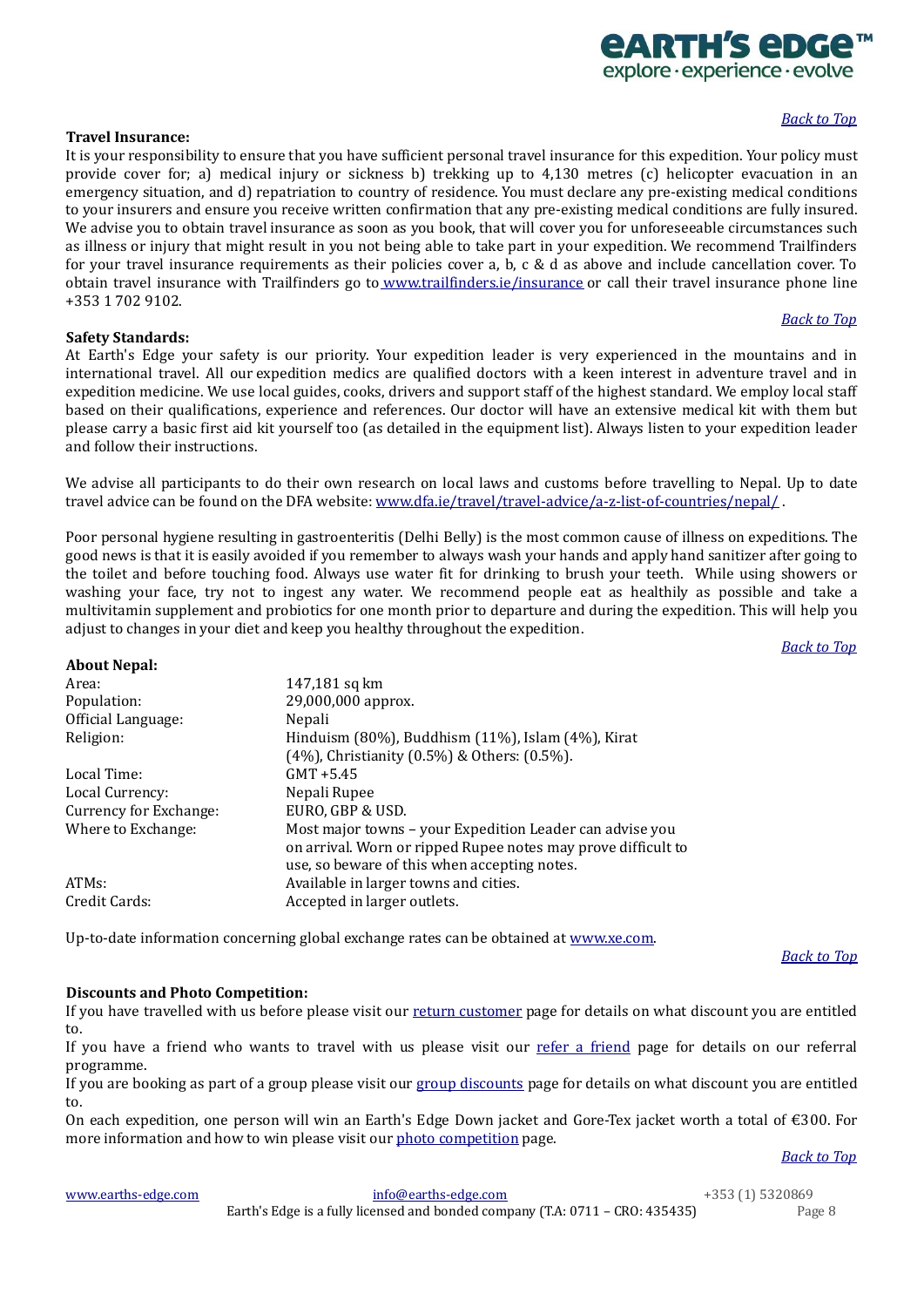

# **Forum:**

We have a Facebook group called the Earth's Edge Forum. It's a great place to visit for sharing ideas, for asking questions and opinions of your fellow trekkers, for finding people to go on training hikes with and for generally having the fun! If you would like to be added please request that we send an invite to your email address.

*[Back to Top](#page-0-3)*

## <span id="page-8-0"></span>**Why Choose Earth's Edge:**

We are the only company in the world who send an international guide and doctor on all expeditions while keeping group sizes sustainably small.

- A highly experienced expedition leader from Ireland or the UK leads each of our expeditions. This ensures we consistently deliver professionally run expeditions. They will be there to offer you expert advice throughout your trip.
- An expedition doctor from Ireland or the UK accompanies each expedition to provide industry leading medical support. Should you fall ill or have an injury they will be there to provide immediate medical care.

To read more about our safety standards please visit our [safety page.](https://www.earths-edge.com/safety/)

• We keep group sizes small to minimise our environmental impact and foster a strong group dynamic. Our maximum group size on most expeditions is 16 and our average group size is 13. On more challenging peaks our maximum group size is 12 and our average is 8.

Responsible travel is at the core of what we do at Earth's Edge and has been since our inception in 2007. As a certified B Corp we are committed to using business as a force for good to support our communities both locally and worldwide as well as create more environmental awareness. Visit our **B** Corp page to learn more.

We organise a number of environmental programmes and community projects here in Ireland and internationally. Our projects include;

- A scholarship to train porters to become guides on Kilimanjaro.
- Our office staff volunteer their time to take students from an inner-city Dublin school into the outdoors for an immersive learning experience.
- Each year we plant three native trees for each person that has travelled with us in the preceding 12 months.

To read more about our sustainability practises please visit our [responsible travel page.](https://www.earths-edge.com/responsible-travel/)

- We are a 100% Irish owned small business. Our MD, James McManus, is involved in the daily running of the business and also leads three to five expeditions per year.
- We are a fully licensed and bonded company. As we are based in Ireland, we are licensed with the Commission of Aviation Regulation in Dublin, our licence number is 0711.
- Detailed risk assessment and management systems, including evacuation plans, are put in place prior to each expedition. Our team in Dublin provide 24/7 phone support to each expedition.
- We run training weekends two months prior to each expedition, which includes a full expedition brief, two training hikes and expert advice from an Earth's Edge expedition leader and doctor.
- We have clear and transparent pricing. What's included and excluded from your package is made clear prior to booking.
- All of our office team travel on one expedition per year which means they can answer your questions based on first-hand experience.
- When you sign up to an Earth's Edge expedition you are entitled to a discount from our equipment partners at [Great Outdoors](https://www.greatoutdoors.ie/) to ensure you get the best gear for your expedition.